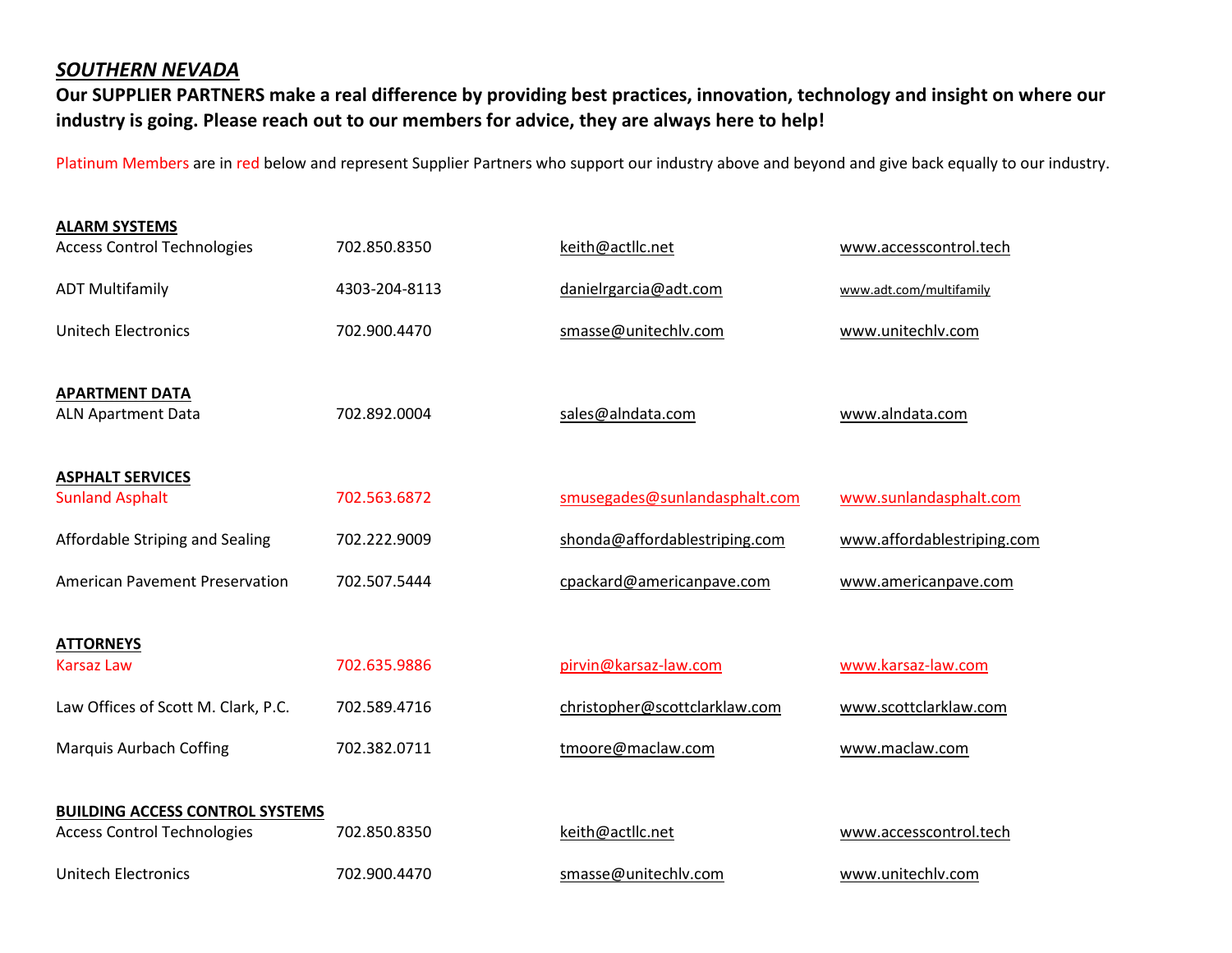| <b>CARPET CLEANING SERVICES</b>                         |              |                               |                                           |
|---------------------------------------------------------|--------------|-------------------------------|-------------------------------------------|
| <b>CleanTek Flooring Care</b><br>& Property Restoration | 702.767.2835 | mngr@cleanteklv.com           | www.cleanteklv.com                        |
| Immaculate Restoration & Carpet                         | 702.313.3300 | tom@immaculaterestoration.com | www.immaculaterestoration.com             |
| <b>COMMUNICATIONS - Internet/TV/Wifi</b>                |              |                               |                                           |
| <b>Cox Communications</b>                               | 702.545.1386 | carol.tapia@cox.com           | www.cox.com                               |
| Dish Fiber                                              | 951.201.3544 | eva.wai@dish.com              | www.dish.com/business/products/dish-fiber |
| <b>Starry Internet</b>                                  | 888.231.9403 | rrobert@starry.com            | www.starry.com                            |
| <b>CONCRETE SERVICES</b>                                |              |                               |                                           |
| <b>Precision Concrete Cutting</b>                       | 702.685.4445 | matt@safesidewalks.com        | www.safesidewalks.com                     |
| <b>COPIER SALES/SERVICE</b>                             | 702.253.1114 | ibscopiers@gmail.com          |                                           |
| <b>IBS Copiers</b>                                      |              |                               | www.ibscopiers.com                        |
| <b>COURTESY PATROL</b>                                  |              |                               |                                           |
| Pono Security                                           | 877.419.7666 | josh@ponosecurity.com         | www.ponosecurity.com                      |
| <b>DEBT COLLECTION SERVICES</b>                         |              |                               |                                           |
| <b>Clark County Collection Service</b>                  | 702.889.9229 | tmyers@cccscollect.com        | www.cccscollect.com                       |
| <b>DOG PARK SUPPLIES</b>                                |              |                               |                                           |
| Pet and Playground Products                             | 629.201.0041 | swhittle@herculesinc.com      | www.petandplayground.com                  |
| <b>ELECTRIC VEHICLE CHARGING STATION</b>                |              |                               |                                           |
| Chargie                                                 | 702.423.9992 | emily.cardenas@teampcs.com    | www.chargie.com                           |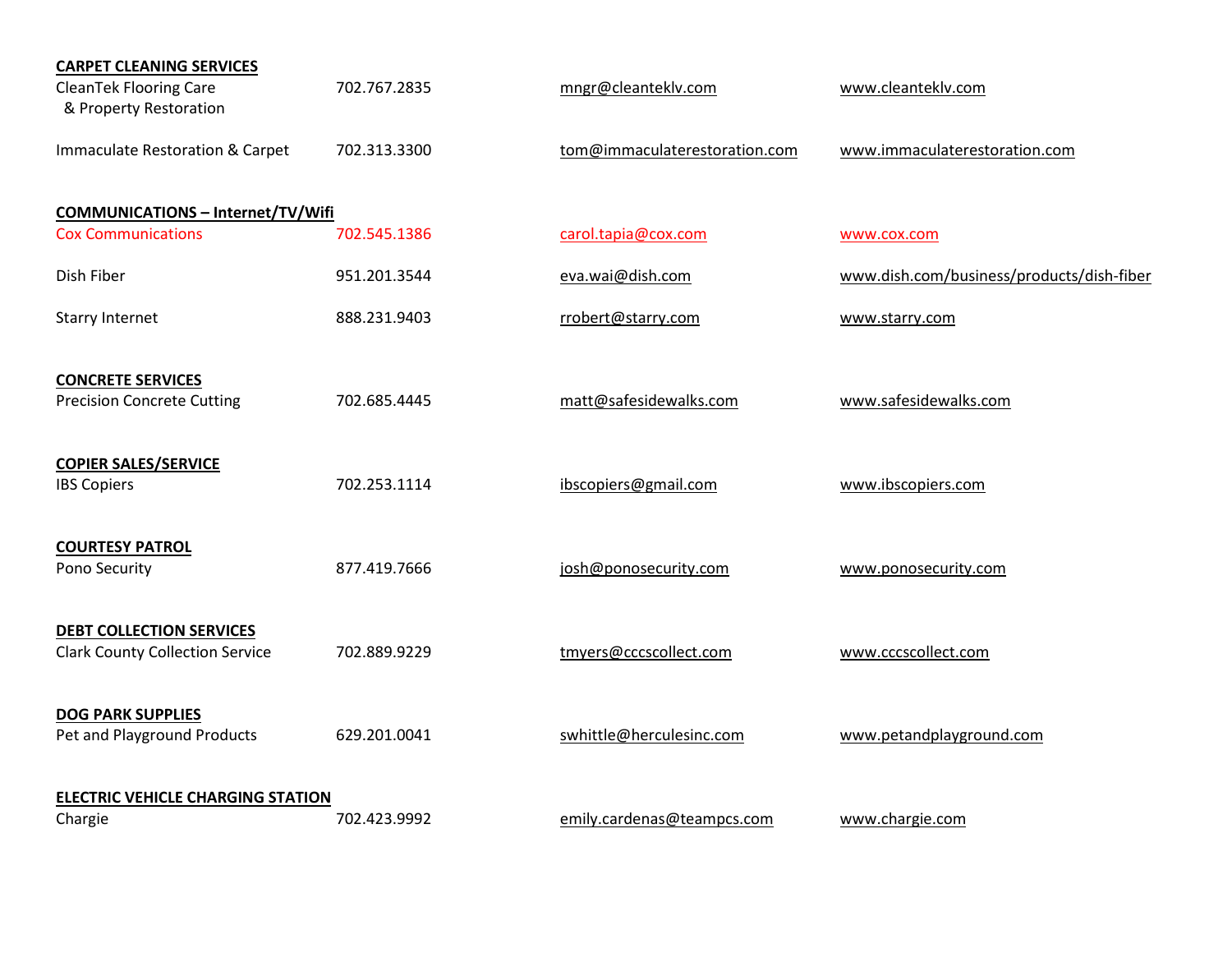| <b>FACILITIES MAINTENANCE</b><br><b>Aspen Commercial Services</b>          | 702.538.9122 | info@aspencsinc.com                                            | www.aspenrestoration.com |
|----------------------------------------------------------------------------|--------------|----------------------------------------------------------------|--------------------------|
| <b>FINANCIAL ASSISTANCE (TENANT)</b><br><b>Dollar Loan Center</b>          |              | Nancy.navarro@dontbebroke.com                                  | www.dontbebroke.com      |
| <b>FIRE SYSTEMS</b><br>Pye Barker - Certified Fire Protection              | 702.873.5995 | sartaind@pyebarkerfire.com                                     | www.certifiedfirepro.com |
| FireAvert                                                                  | 801.692.0306 | nathan@fireavert.com                                           | www.fireavert.com        |
| Metro Fire Equipment                                                       | 480.335.1241 | bill.lomo@metrofireaz.com                                      | www.metrofireaz.com      |
| <b>Unitech Electronics</b>                                                 | 702.250.4905 | mroark@unitechlv.com                                           | www.unitechlv.com        |
|                                                                            |              |                                                                |                          |
| <b>FIRST AID SERVICES</b><br><b>Pye Barker - Certified Fire Protection</b> | 702.873.5995 | claudette@certfp.com                                           | www.certifiedfirepro.com |
| <b>HD Supply</b>                                                           | 702.325.7801 | brian.clark2@hdsupply.com                                      | www.hdsupply.com         |
| <b>HD Supply - Reno</b>                                                    | 775.219.4430 | erik.olsen@hdsupply.com                                        | www.hdsupply.com         |
|                                                                            |              |                                                                |                          |
| <b>FITNESS EQUIPMENT</b><br><b>Equip Fitness (KRT Company)</b>             | 702.490.3558 | kcoats@krtconcepts.com                                         | www.krtconcepts.com      |
| The Dumbell Man Fitness Equipment                                          | 800.432.6266 | sales@dumbellman.com                                           | www.dumbellman.com       |
| Opti-Fit International                                                     | 702.375.7098 | Info@opti-fit.com                                              | www.opti-fit.com         |
|                                                                            |              |                                                                |                          |
| <b>FLOORING SERVICES</b><br><b>Arbor Contract Carpet</b>                   | 951.497.0368 | justinlensen@arborcarpet.com                                   | www.arborcarpet.com      |
| Interior Logic Group                                                       | 800.959.8333 | michaelmartin@interiorlogicgroup.com www.interiorlogiccorp.com |                          |
| <b>Mohawk Industries</b>                                                   | 602.739.1421 | john beltran@mohawkind.com                                     | www.mohawkportico.com    |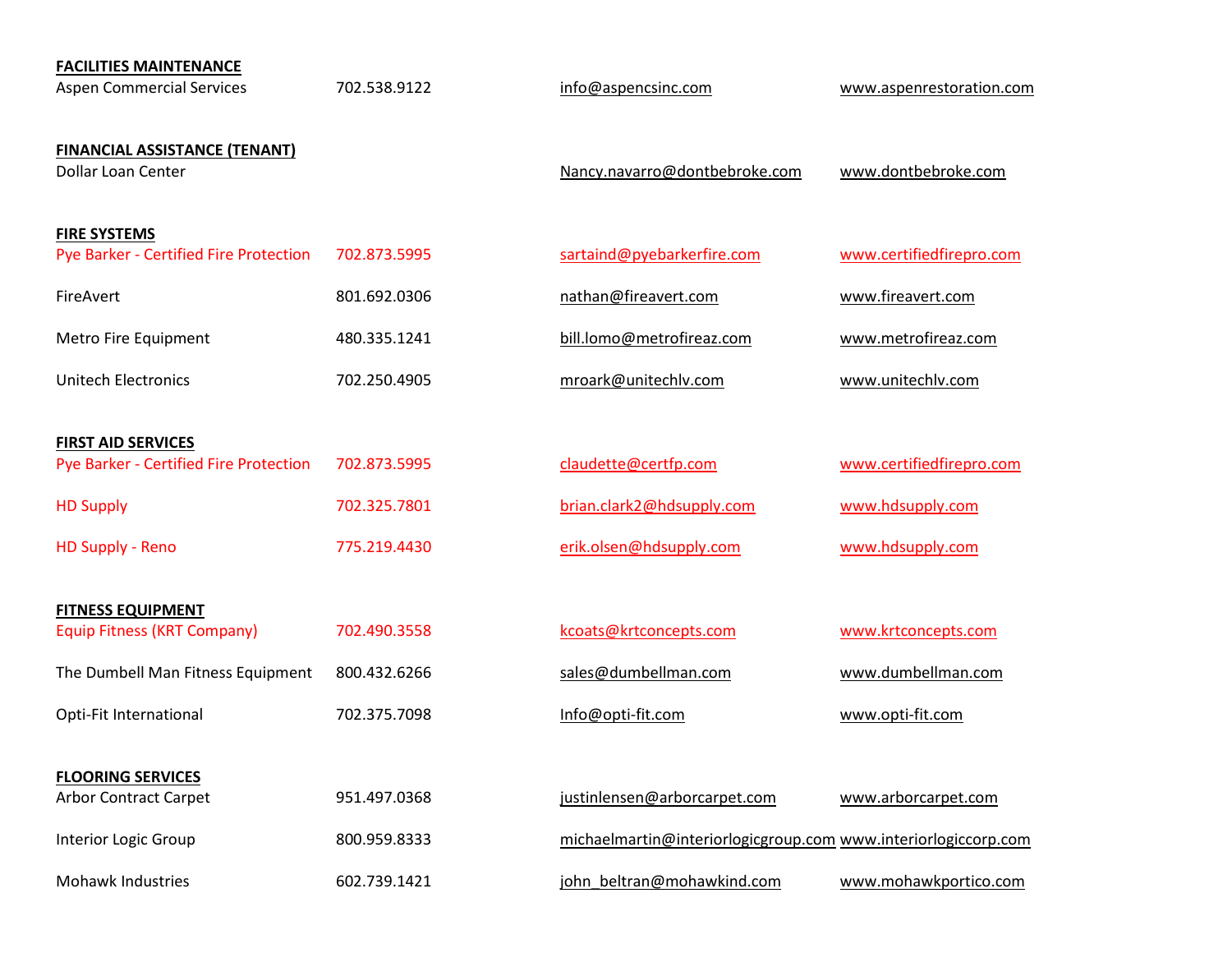| <b>FLOORING SERVICES CONT'D</b>                                            |                   |                                |                             |
|----------------------------------------------------------------------------|-------------------|--------------------------------|-----------------------------|
| Redi-Carpet                                                                | 702.703.5430      | travis.baker@redicarpet.com    | www.redicarpet.com          |
| <b>RMI Flooring</b>                                                        | 702.462.2230      | shawnl@rmiflooring.com         | www.rmiflooring.com         |
| <b>Seamless Flooring</b>                                                   | 702.431.7900      | dave@seamlessflooring.org      | www.seamlessflooring.com    |
| Solar Contract Carpet of Las Vegas, Inc. 702.798.7100                      |                   | emily.cardenas@solarcarpet.com | www.solarcontractcarpet.com |
| <b>FRAUD SCREENING ASSISTANCE</b>                                          |                   |                                |                             |
| SNAPPT, Inc                                                                | 310.993.5975      | tom@snappt.com                 | www.snappt.com              |
| <b>VERO</b>                                                                | 917.310.4535      | richard@sayvero.com            | www.sayvero.com             |
| <b>FURNITURE (BUSINESS)</b><br>PHP, Inc (People Helping People)            | 702.480.5457      | eric@phplv.com                 | www.phplv.com               |
| <b>FURNITURE RENTAL</b><br><b>CORT Furniture Rental Las Vegas</b>          | 702.822.7368      | Angel.Dibellonia@cort.com      | www.cort.com                |
| <b>GATE MAINTENANCE &amp; REPAIR</b><br><b>Access Control Technologies</b> | 702.850.8350      | keith@actllc.net               | www.accesscontrol.tech      |
| <b>GOLF CARS &amp; EQUIPMENT RENTAL</b><br><b>RMT Equipment</b>            | 801.633.2599      | tyler.g@rmtequipment.com       | www.rmtequipment.com        |
| <b>HVAC SERVICES</b>                                                       |                   |                                |                             |
| Fire-N-Ice Heating, A/C & Plumbing                                         | 702.395.0071      | firenicehvac@earthlink.net     |                             |
| 7 Rays Heating, Cooling & Refrigeration 725.205.8272                       | 702.686.1068 Cell | info@7raysac.com               |                             |
| ACPro.com                                                                  | 702.795.4746      | leif.bymoen@acpro.com          | www.acpro.com               |
| <b>Boss HVAC</b>                                                           | 702.272.1476      | bosshvaclv@gmail.com           | www.bosshvaclv.com          |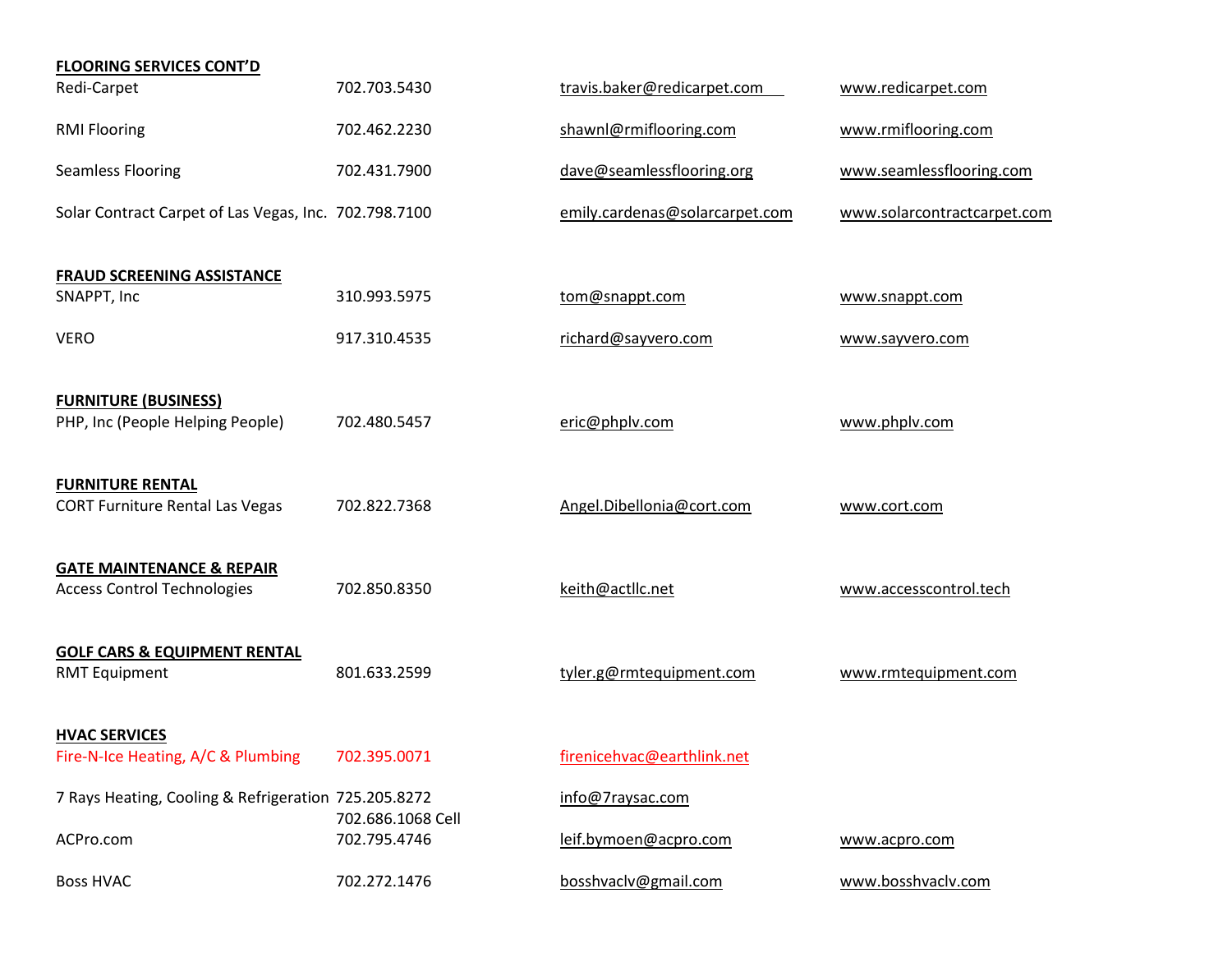| <b>INSURANCE SERVICES</b>                                   |              |                                  |                                       |
|-------------------------------------------------------------|--------------|----------------------------------|---------------------------------------|
| <b>NFP</b>                                                  | 702.368.4217 | francie.stocking@nfp.com         | www.nfp.com                           |
| <b>Balsiger Insurance</b>                                   | 702.220.8640 | keith@balsigerinsurance.com      | www.balsigerinsurance.com             |
| <b>INTERIOR DESIGN SERVICES</b><br>Merge, Inc.              | 702.857.7712 | benjie@mergeinc.com              | www.mergeinc.com                      |
| <b>KEY MANAGEMENT SYSTEMS</b><br>Traka USA                  | 407.681.4001 | bstanford@trakausa.com           | www.traka.com                         |
| <b>LANDSCAPE SERVICES &amp; DESIGN</b><br>Silver Lands Inc. | 702.459.3192 | steveno@silverlandsinc.com       | www.silverlandsinc.com                |
| <b>Brightview Landscape Services</b>                        | 702.449.2426 | bradley.baldwin@brightview.com   | www.brightview.com                    |
| <b>Classic Landscapes</b>                                   | 702.215.8388 | info@classicscapes.net           | www.classicscapes.net                 |
| <b>Escalera Landscaping</b>                                 | 702.735.3545 | escalera landscaping@yahoo.com   |                                       |
| <b>Green Living Services</b>                                | 702.367.8873 | ken@greenlivingservices.com      | www.greenlivingservices.com           |
| Las Vegas Landscaping                                       | 702.848.0900 | contact@lasvegas-landscaping.com |                                       |
| <b>US Lawns</b>                                             | 702.703.1676 | taylor.kelley@uslawns.net        | www.uslwans.com/locations/nv/lasvegas |
| <b>LANDSCAPE LIGHTING &amp; MUSIC</b>                       |              |                                  |                                       |
| Silver Lands Inc.                                           | 702.459.3192 | steveno@silverlandsinc.com       | www.silverlandsinc.com                |
| <b>Brightview Landscape Services</b>                        | 702.449.2426 | bradley.baldwin@brightview.com   | www.brightview.com                    |
| Las Vegas Landscaping                                       | 702.848.0900 | contact@lasvegas-landscaping.com |                                       |
| <b>US Lawns</b>                                             | 702.703.1676 | taylor.kelley@uslawns.net        | www.uslwans.com/locations/nv/lasvegas |
| Yellowstone Landscape                                       | 702.251.4235 | sgwynn@yellowstonelandscape.com  | www.yellowstonelandscape.com          |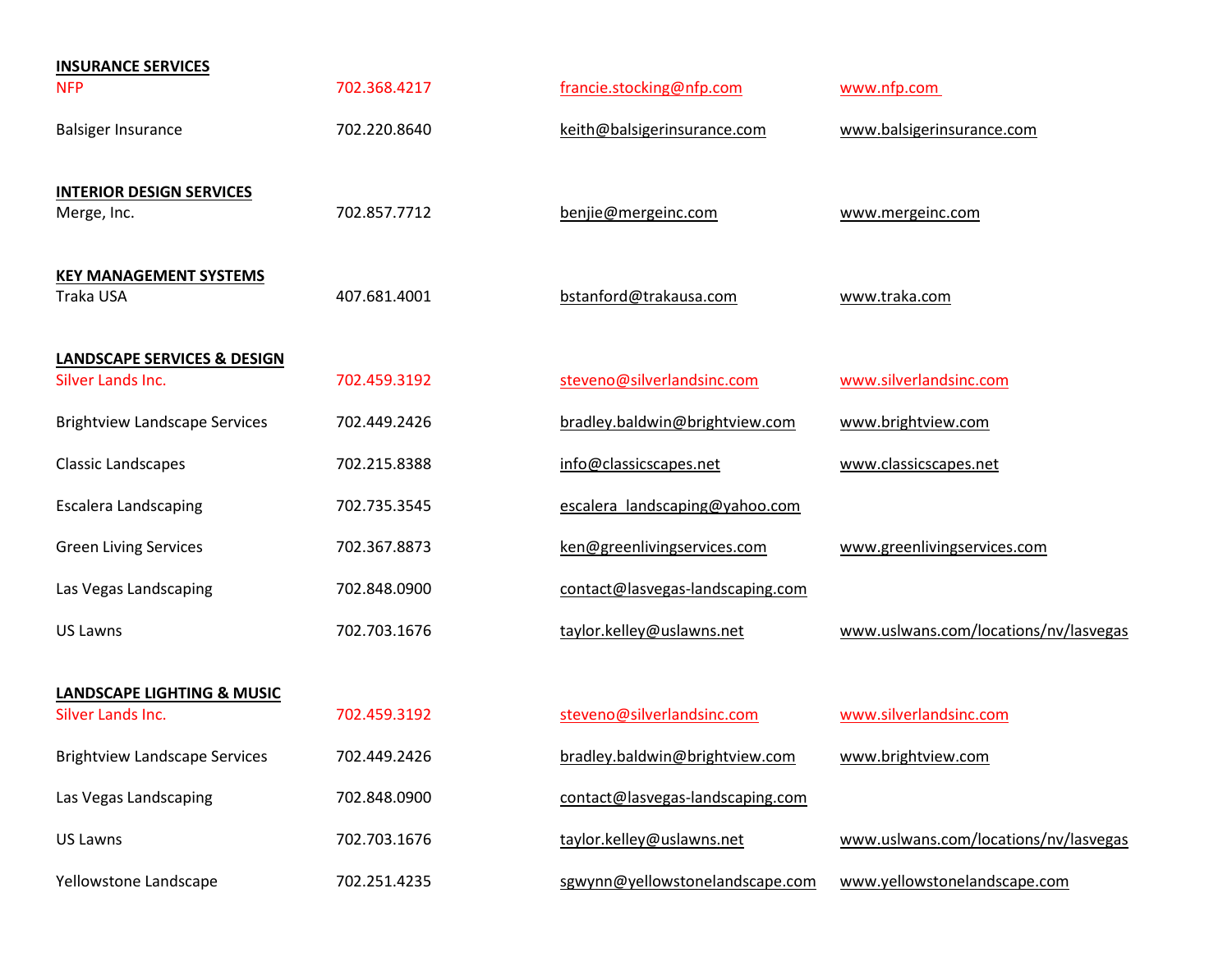| <b>LIGHTING SUPPLIES</b><br><b>MCOR Lighting</b>                                | 702.558.0533                 | malvarez@mcorlighting.com                              | www.mcorlighting.com          |
|---------------------------------------------------------------------------------|------------------------------|--------------------------------------------------------|-------------------------------|
| <b>MAINTENANCE SUPPLIES</b><br><b>HD Supply</b><br>HD Supply - Renovation Sales | 702.325.7801<br>702.265.2281 | mark.carchedi@hdsupply.com<br>matt.cimino@hdsupply.com | www.hdsupply.com              |
| AZ Partsmaster                                                                  | 602.233.3580                 | susan.buksa@azpartsmaster.com                          | www.azpartsmaster.com         |
| Ferguson Enterprises, Inc.                                                      | 702.564.2660                 | dan.poppen@ferguson.com                                | www.ferguson.com              |
| Lowe's Pro Supply                                                               | 702.283.2689                 | gina.aldrich@lowesprosupply.com                        | www.lowesprosupply.com        |
| Moen                                                                            |                              | hunter.randolph@moen.com                               | www.moen.com                  |
| ProServices Supply                                                              | 770.889.9096                 | gary.phillips@proservicessupply.com                    | https://proservicessupply.com |
| <b>MARKETING SERVICES</b><br>Apartments.com                                     | 702.666.6132                 | dpeterson@costar.com                                   | www.costar.com                |
| <b>Aarrow Sign Spinners</b>                                                     | 650.464.5012                 | rayenjones@aarrowads.com                               | www.aarrowsignspinners.com    |
| Apartments247.com                                                               | 877.247.2550                 | cbowman@apartments247.com                              | www.apartments247.com         |
| <b>Apartment List</b>                                                           | 415.817.1068                 | luke@apartmentlist.com                                 | www.apartmentlist.com         |
| <b>Classic Design Group</b>                                                     | 702.450.5088                 | theclassicdesigngroup@gmail.com                        | www.classicdesigngroup.net    |
| <b>NV Housing Division</b>                                                      | 775.687.2049                 | efadali@housing.nv.gov                                 | www.nvhousingsearch.org       |
| <b>Promo Direct</b>                                                             | 800.748.6150 x 533           | sharih@promodirect.com                                 | www.promodirect.com           |
| RentPath / Las Vegas                                                            | 281.536.6357                 | swebster@rentpath.com                                  | www.rentpath.com              |
|                                                                                 |                              |                                                        |                               |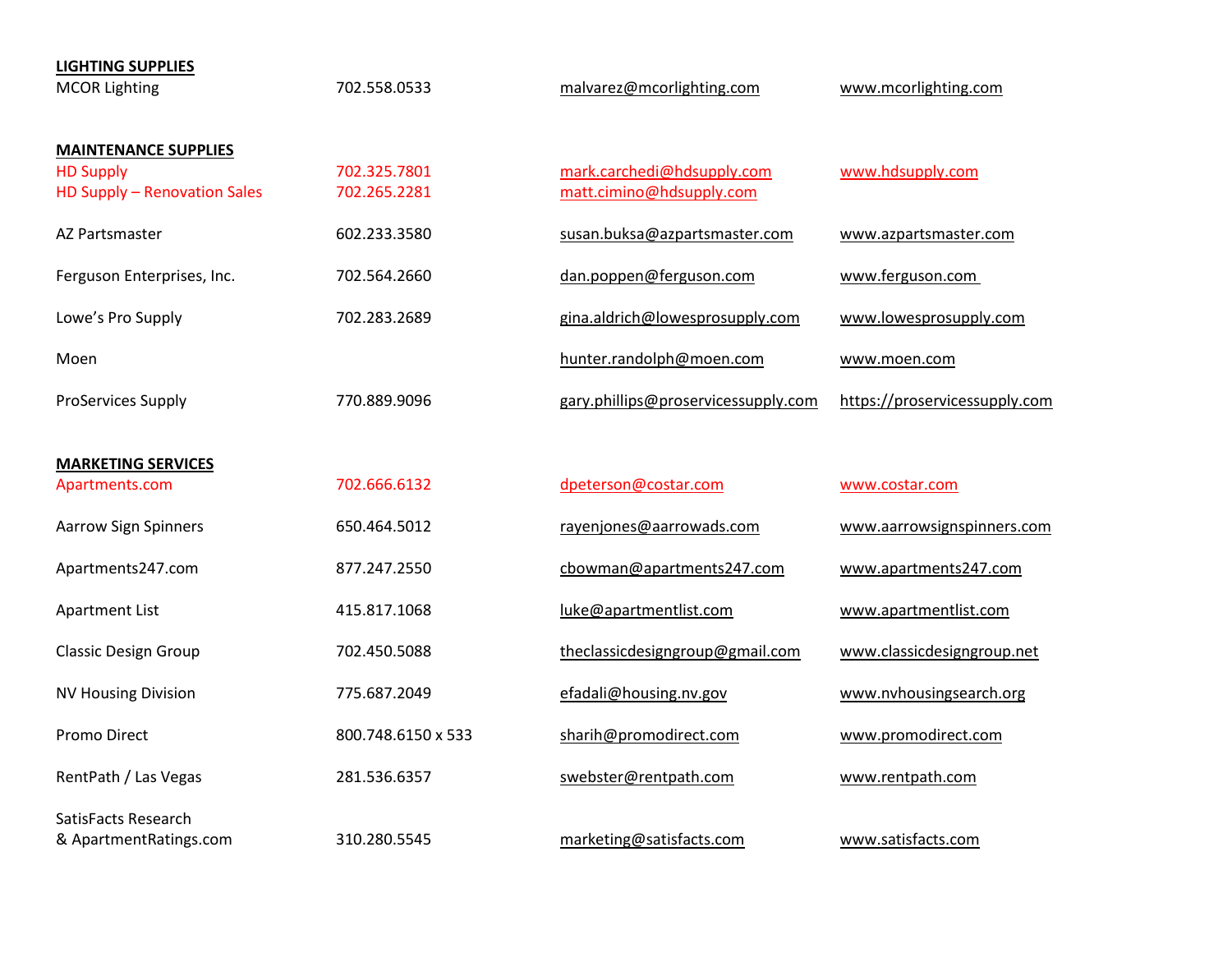| <b>MARKETING SERVICES CONT'D</b>                               |              |                                |                                   |
|----------------------------------------------------------------|--------------|--------------------------------|-----------------------------------|
| <b>Simply Apartments</b>                                       | 702.985.9911 | sacha@simplyapartments.com     | www.simplyapartments.com          |
| Zipcode Creative                                               | 574.993.5982 | stacey@zipcodecreative.com     | www.zipcodecreative.com           |
| <b>MOVING COMPANY</b><br><b>Chesspiece Moving Company</b>      | 702.445.0675 | chesspiecellc@gmail.com        | www.chesspiecemoving.com          |
| <b>OFFICE SUPPLIES</b><br>Advance Office & Janitorial Supplies | 702.735.0213 | susanlaub@advanceoffice.com    | www.advanceoffice.com             |
| <b>OUTDOOR FURNITURE SALES/SERVICE</b>                         |              |                                |                                   |
| Total Patio Accessories (KRT Company) 702.490.3558             |              | kcoats@krtconcepts.com         | www.krtconcepts.com               |
| Leisure Creations                                              | 256.324.1960 | tcburleson@lcfurn.com          | www.leisurecreationsfurniture.com |
| PHP, Inc (People Helping People)                               | 702.480.5457 | eric@phplv.com                 | www.phplv.com                     |
| <b>PAINT SALES</b><br><b>Sherwin Williams</b>                  | 702.895.8887 | dean.m.johnson@sherwin.com     | www.sherwin-williams.com          |
| <b>PAINTING SERVICES</b><br><b>Unforgettable Coatings</b>      | 702.630.7070 | mike@unforgettablecoatings.com | www.unforgettablecoatings.com     |
| <b>Executive Coatings &amp; Contracting</b>                    | 702.561.4255 | don@executivecoatings.com      | www.executivevoatings.com         |
| F & A Painting and Construction, Inc.                          | 702.914.2676 | anne@fapainting.net            |                                   |
| <b>TGJ Painting</b>                                            | 702.558.0816 | corrina@tgjpainting.com        | www.tgjpainting.com               |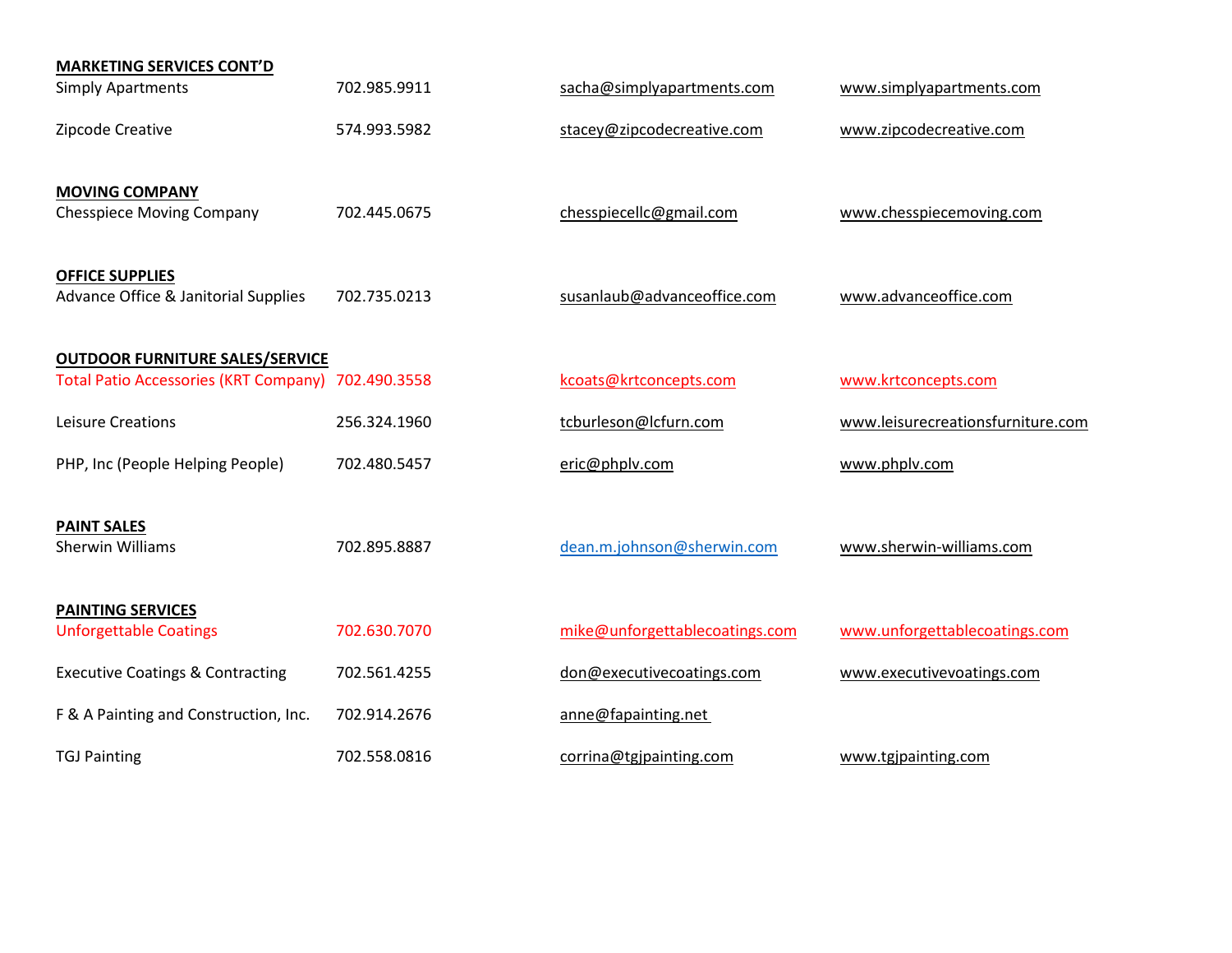| PEST CONTROL SERVICES                            |              |                                   |                                  |
|--------------------------------------------------|--------------|-----------------------------------|----------------------------------|
| <b>Burns Pest Elimination</b>                    | 725.696.7200 | beckies@burnspestelimination.com  | www.burnspestelimintion.com      |
| <b>Global Pest Services</b>                      | 702.657.0091 | dustin@globalpestservices.net     | www.globalpestservices.com       |
| <b>Preventative Pest Control</b>                 | 702.649.0019 | keith@preventivepest.com          | www.preventativepestvegas.com    |
| <b>Smart Pest Solutions</b>                      | 480.621.8438 | ashley@smartpestaz.com            | www.smartpestaz.com              |
| Sprague Pest Control                             | 855.805.0755 | rsuckoll@spraguepest.com          | www.spraguepest.com              |
| PET MANAGEMENT<br>Our Pet Policy                 | 208.906.8886 | logan@ourpetpolicy.com            | www.ourpetpolicy.com             |
| <b>PHOTOGRAPHY</b><br>Andrea Rundell Photography | 725.333.6532 | arrpphoto@gmail.com               | www.andrearundellphotography.com |
| Smash Booth                                      | 702.430.6062 | support@smashbooth.net            | www.smashbooth.net               |
| <b>PLAYGROUND SUPPLIES</b>                       |              |                                   |                                  |
| Park Pro Playgrounds                             | 702.254.4111 | kbeber@parkproplaygrounds.com     | www.parkproplaygrounds.net       |
| Pet and Playground Products                      | 629.201.0041 | swhittle@herculesinc.com          | www.petandplayground.com         |
| <b>PLUMBING SERVICES</b>                         |              |                                   |                                  |
| Fire-N-Ice Heating, A/C & Plumbing               | 702.395.0071 | firenicehvac@earthlink.net        |                                  |
| Mr. Rooter Las Vegas                             | 702.213.5299 | bruce.vannall@mrroterlasvegas.com | www.mrrooterlasvegas.com         |
| <b>PRESSURE WASHING</b>                          |              |                                   |                                  |
| <b>Aspen Commercial Services</b>                 | 702.538.9122 | info@aspencsinc.com               | www.aspenrestoration.com         |
| <b>Reliance Industries</b>                       | 702.744.9274 | info@relianceindus.com            | www.relainceindus.com            |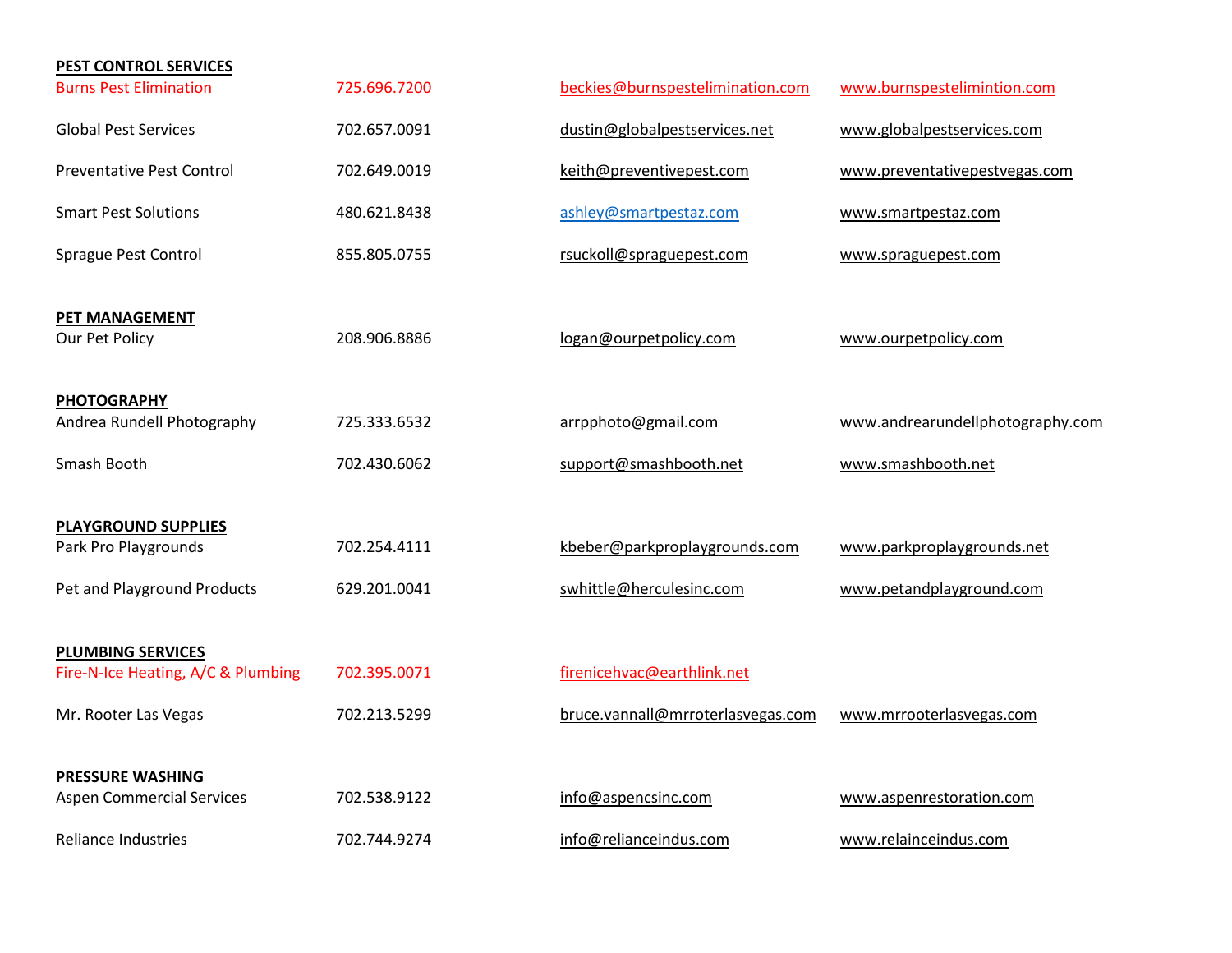| <b>PROCESS SERVER</b>                                   |              |                                                        |                               |
|---------------------------------------------------------|--------------|--------------------------------------------------------|-------------------------------|
| Karsaz Law                                              | 702.635.9886 | pirvin@karsaz-law.com                                  | www.karsaz-law.com            |
| Law Offices of Scott M. Clark, P.C.                     | 702.589.4716 | christopher@scottclarklaw.com                          | www.scottclarklaw.com         |
| <b>Marquis Aurbach Coffing</b>                          | 702.382.0711 | tmoore@maclaw.com                                      | www.maclaw.com                |
|                                                         |              |                                                        |                               |
| PROPERTY RESTORATION<br><b>FSI Construction</b>         | 480.766.2443 | joellyn@fsiconstruction.com                            | www.fsiconstruction.com       |
| 911 Restoration of Las Vegas                            | 702.439.0590 | ashley.b@911restoration.com                            | www.911restoration.com        |
| <b>Aspen Commercial Services</b>                        | 702.538.9122 | info@aspencsinc.com                                    | www.aspenrestoration.com      |
| ATI Restoration, LLC                                    | 702.235.1001 | Fara.Karr@ATIrestoration.com                           | www.atirestoration.com        |
| <b>Belfor Property Restoration</b>                      | 702.286.8387 | justin.phillips@us.belfor.com                          | www.belfor.com                |
| <b>BluSky Restoration Contractors</b>                   | 702.891.8900 | lori.courtney@GoBluSky.com<br>Taner.simon@goblusky.com | www.goblusky.com              |
| <b>Camp Construction Services</b>                       | 702.340.2630 | Lmking@campconstruction.com                            | www.campconstruction.com      |
| <b>CleanTek Flooring Care</b><br>& Property Restoration | 702.767.2835 | mngr@cleanteklv.com                                    | www.cleanteklv.com            |
| <b>Colinas Contractors</b>                              | 760.712.1320 | mlj@colinascontractors.com                             | www.colinascontractors.com    |
| <b>Guardian Exteriors &amp; Interiors</b>               | 702.857.8122 | psams@guardianconst.com                                | www.guardianconst.com         |
| Immaculate Restoration & Carpet                         | 702.443.7469 | sam@immaculaterestoration.com                          | www.immaculaterestoration.com |
| <b>New Source Construction</b>                          | 702.550.1144 | tristau@newsourceconst.com                             | www.newsourceconstruction.com |
| Paul Davis Restoration of Las Vegas                     | 702.994.2047 | james.mcdougal@pauldavis.com                           | www.pdlasvegas.com            |
| <b>Restoration Management Company</b>                   | 702.413.7260 | amurray@rmc.com                                        | www.rmc.com                   |
| <b>SKS Contracting</b>                                  | 702.626.2909 | mike@skscontracting.com                                |                               |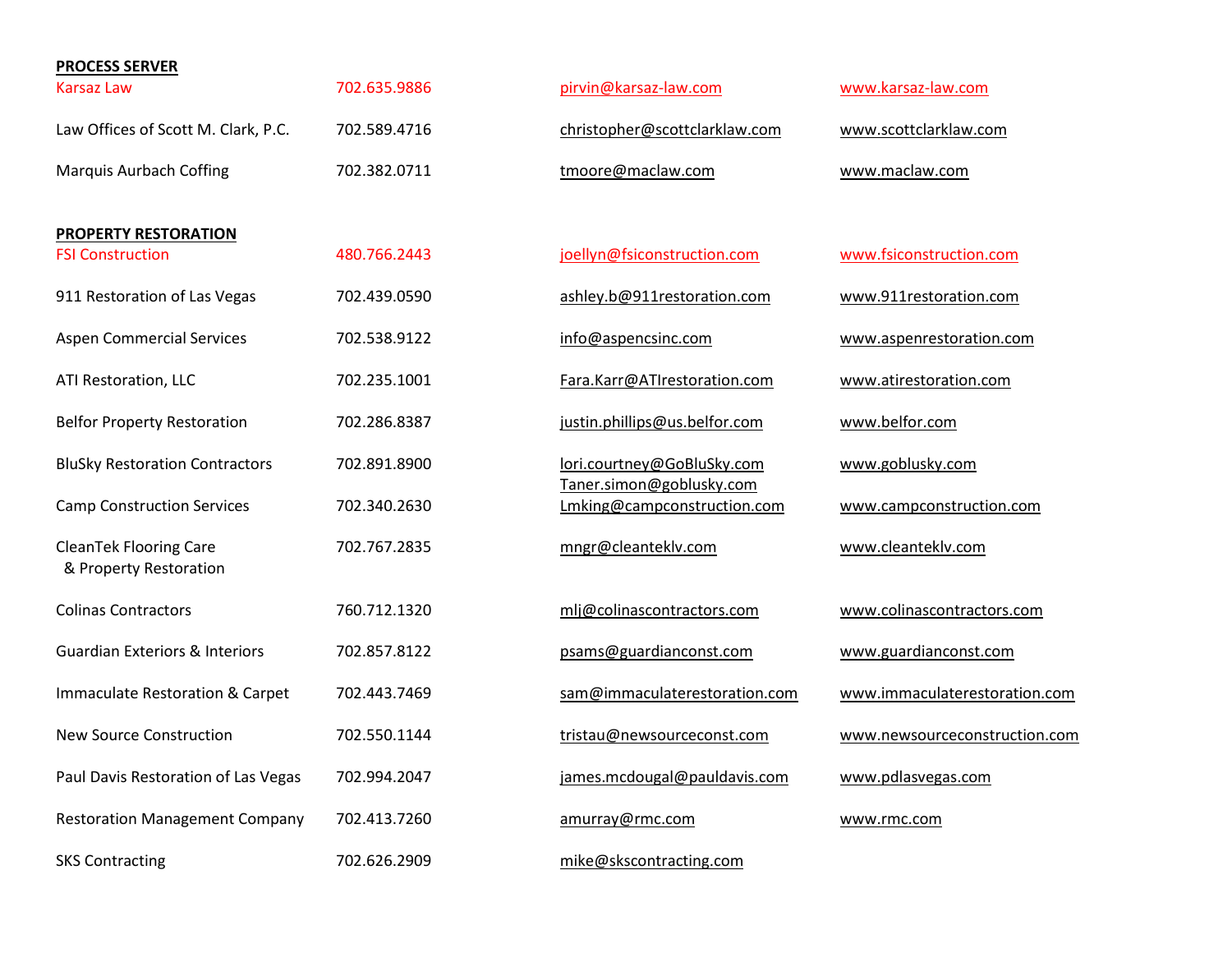| <b>PROPERTY RESTORATION CONT'D</b> |                    |                                     |                                 |
|------------------------------------|--------------------|-------------------------------------|---------------------------------|
| Titan Industries/Construction      | 702.914.1715       | chuck@titanidg.com                  |                                 |
| <b>Western Trades Construction</b> | 702.400.0004       | sburdette@westerntrades.net         | www.westerntrades.net           |
| <b>PROPERTY SOFTWARE</b>           |                    |                                     |                                 |
| AppFolio                           | 866.648.1536       | mindy.sorenson@appfolio.com         | www.appfolio.com                |
| Entrata                            | 801.375.5522       | ngray@entrata.com                   | www.entrata.com                 |
| <b>CIC Reports</b>                 | 800.288.4757       | ryan@cicreport.com                  | www.cicreports.com              |
| Leonardo 24/7                      | 877.995.3662 x500  | chassett@leonardo247.com            | https://leonardo247.com         |
| <b>Rent Dynamics</b>               | 866.513.7368       | bryson.jensen@rentdynamics.com      | https://rentdynamics.com        |
| <b>Tenant Technologies</b>         | 503.233.2125       | srunkel@tenanttech.com              | www.tenanttech.com              |
| Zuma                               | 702.981.4404       | bradlee@getzuma.com                 | www.getzuma.com                 |
| <b>RESIDENT SCREENING</b>          |                    |                                     |                                 |
| <b>AC Apply Connect</b>            | 800.288.4757 opt 7 | ryan@applyconnect.com               | https://nvsaa.applyconnect.com/ |
| <b>CIC Reports</b>                 | 800.288.4757       | ryan@cicreport.com                  | www.cicreports.com              |
| National Credit Systems, Inc.      | 800.367.1050       | jnantista@nationalcreditsystems.com | www.nationalcreditsystems.com   |
| Snappt, Inc.                       | 310.993.5975       | tom@snappt.com                      | www.snappt.com                  |
| <b>Tenant Technologies</b>         | 503.233.2125       | srunkel@tenanttech.com              | www.tenanttech.com              |
| <b>VERO</b>                        | 917.310.4535       | richard@sayvero.com                 | www.sayvero.com                 |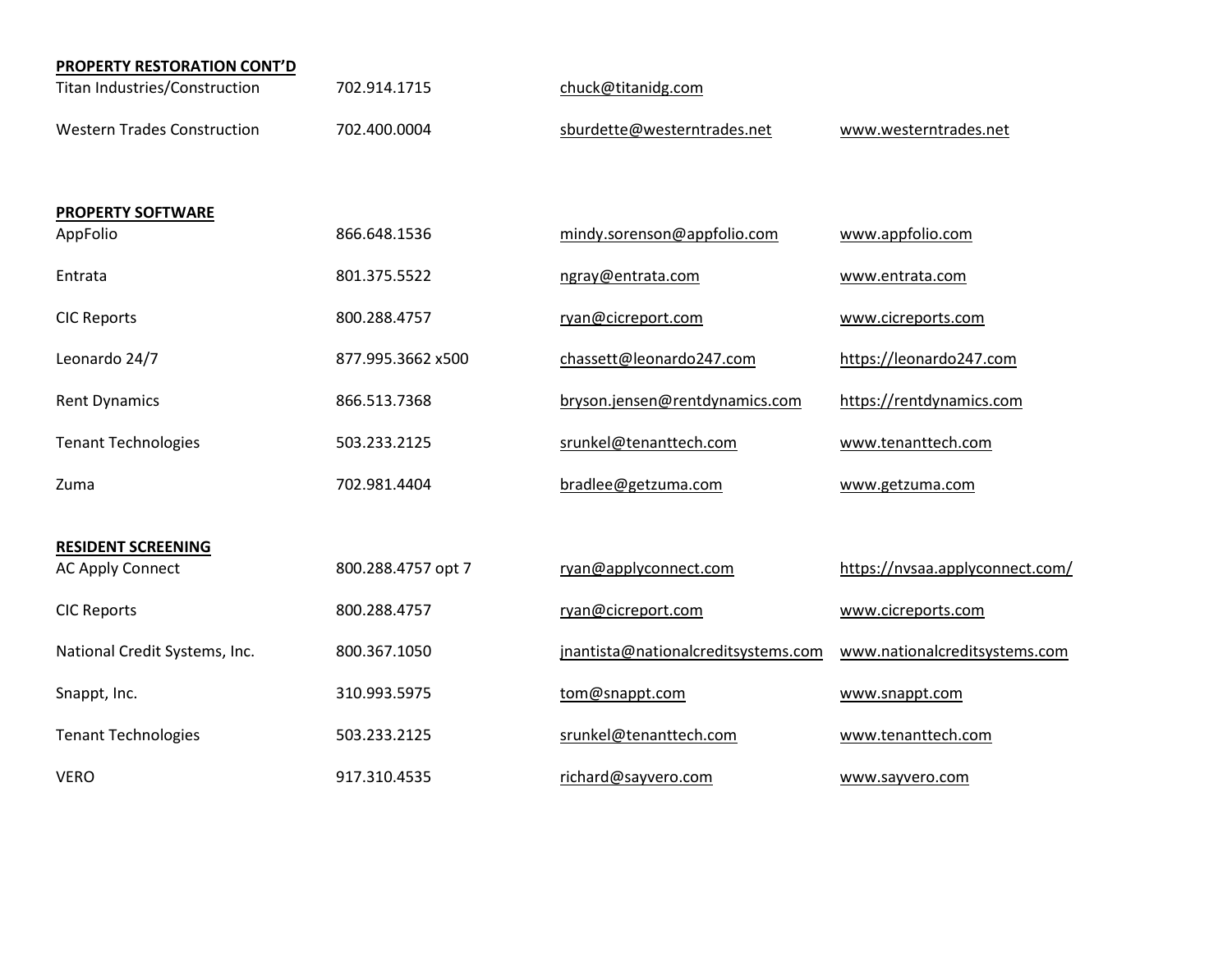| <b>RESURFACING</b>                  |              |                                 |                            |
|-------------------------------------|--------------|---------------------------------|----------------------------|
| Qwikkit                             | 844.484.3548 | j.lafollette@qwikkit.com        | www.gwikkit.com            |
| Surface Specialists of Nevada, Inc. | 702.597.2022 | lasvegas@surfacespecialists.com | www.surfacespecialists.com |
| <b>Vegas Surfaces</b>               | 702.546.5467 | leticiaotten@vegassurfaces.com  |                            |

| <b>ROOFING SERVICES</b><br>Amaya Roofing & Waterproofing, Inc. | 702.420.2419 |
|----------------------------------------------------------------|--------------|
| <b>Global Roofing Group</b>                                    | 702.834.4655 |
| <b>Gorman Roofing Services</b>                                 | 602.262.2423 |
| Original Roofing Company, The                                  | 702.739.7663 |
| TNT Roofing, Inc.                                              | 702.220.4496 |

| <b>SECURITY DEPOSIT/GUARANTOR OPTIONS</b> |              |                               |                         |
|-------------------------------------------|--------------|-------------------------------|-------------------------|
| Jetty                                     | 855.695.3889 | melissa.blazejewski@jetty.com | www.jetty.com           |
| LeaseLock                                 | 310.906.2910 | laura.sheldon@leaselock.com   | www.leaselock.com       |
| LeasePal                                  | 615.579.1745 | info@leasepal.com             | www.leasepal.com        |
| <b>OneApp Guarantee</b>                   | 503.558.6319 | susan@oneappguarantee.com     | www.oneappguarantee.com |

| SIGNS/FLAGS                 |              |                                 |                            |
|-----------------------------|--------------|---------------------------------|----------------------------|
| <b>Classic Design Group</b> | 702.450.5088 | theclassicdesigngroup@gmail.com | www.classicdesigngroup.net |
| Fusion Sign & Design        | 702.949.0760 | robin@fusionsign.com            | www.fusionsign.com         |

Las Vegas Flag & Sign **702.798.6030** [Seanmckinley@lvfns.com](mailto:Seanmckinley@lvfns.com) [www.lvfns.com](http://www.lvfns.com/)

[rich@amayaroofinginc.com](mailto:rich@amayaroofinginc.com) [www.amayaroofinginc.com](http://www.amayaroofinginc.com/) [kevinl@gormanroofing.com](mailto:kevinl@gormanroofing.com) www.gormanroofing.com

[tntroofinginc@aol.com](mailto:tntroofinginc@aol.com) www.tntroofinglv.com

[nater@globalsw.com](mailto:nater@globalsw.com) www.globalroofinggroup.com

[info@trclv.com](mailto:info@trclv.com) [www.theroofingcompanylasvegas.com](http://www.theroofingcompanylasvegas.com/)

| :9 | melissa.blazejewski@jetty.com | www.jetty.com     |
|----|-------------------------------|-------------------|
| .0 | laura.sheldon@leaselock.com   | www.leaselock.com |
|    |                               |                   |

The Guarantors **intervals and the Guarantors** in the Guarantors of the Guarantors.com www.theguarantors.com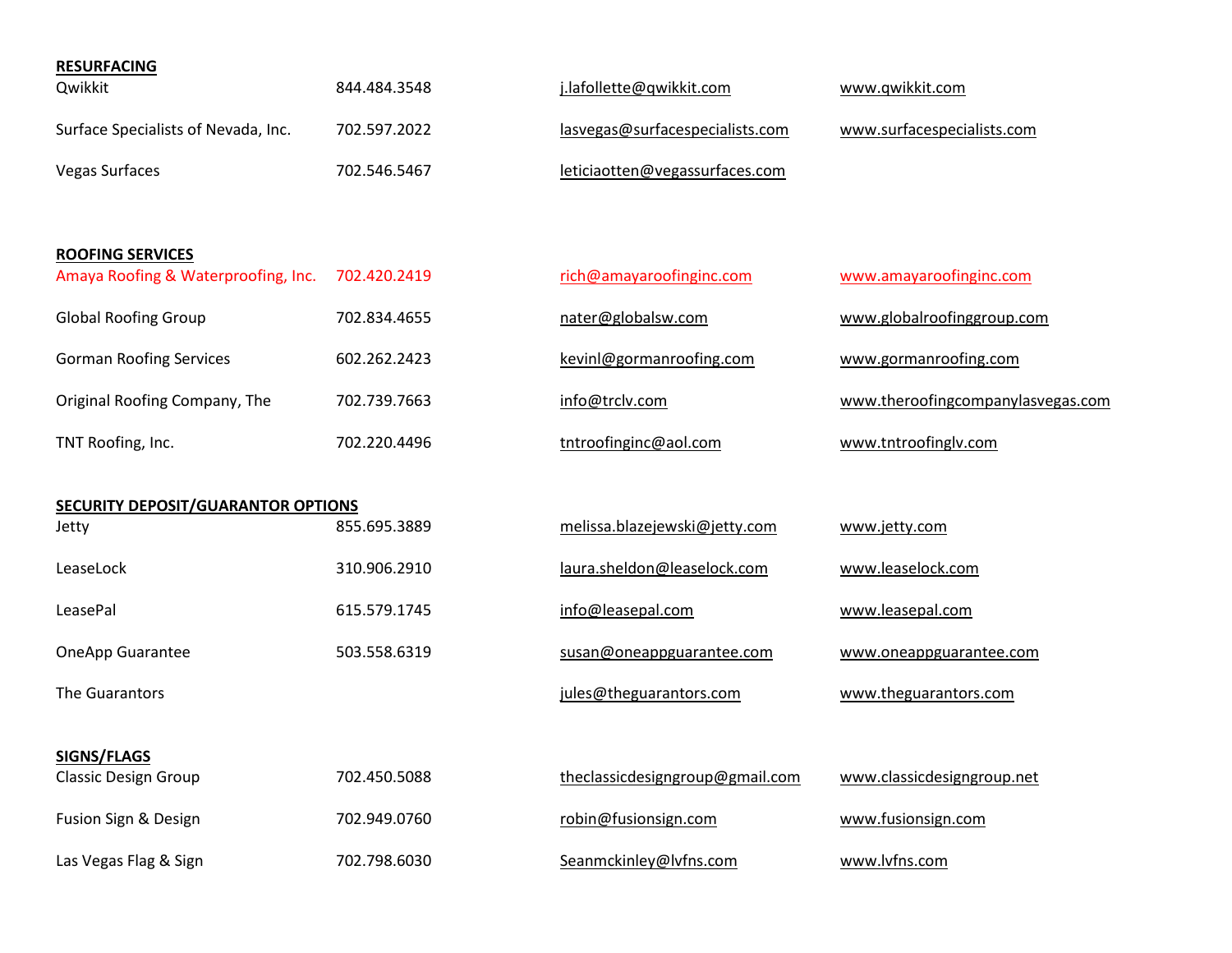| <b>SIGNS/FLAGS CONT'D</b>                                      |              |                              |                            |
|----------------------------------------------------------------|--------------|------------------------------|----------------------------|
| Motivational Systems, Inc                                      | 702.253.6470 | jpearson@motivational.com    | www.motivational.com       |
| <b>National Signs</b>                                          | 702.645.6444 | kelly.gettys@outlook.com     | www.signslv.com            |
| Temeka Group                                                   | 602.899.8003 | lhanson@temekagroup.com      | www.temekagroup.com        |
| <b>SMART HOME TECHNOLOGY</b>                                   |              |                              |                            |
| <b>ADT Multifamily</b>                                         | 303.204.8113 | jeffchamberlan@adt.com       | www.adt.com/multifamily    |
| <b>Unitech Electronics</b>                                     | 702.900.4470 | smasse@unitechlv.com         | www.unitechlv.com          |
| <b>STAFFING SERVICES</b>                                       |              |                              |                            |
| Able Serve<br>-Maintenance Staff Outsourcing (not temp agency) | 917.318.7142 | mkelly@ableserve.com         | www.ableserve.com          |
| <b>BG Multifamily</b>                                          | 224.230.5512 | aboghossian@bgstaffing.com   | www.bgmultifamily.com      |
| <b>InterSolutions Staffing</b>                                 | 512.680.4501 | kburleson@intersolutions.com | www.intersolutions.com     |
| Liberty Group, The                                             | 702.727.1782 | lasvegas@thelibertygroup.com | www.thelibertygroup.com    |
| Phoenix Staffing, The                                          | 855.222.4136 | david@thephoenixstaffing.com | www.thephoenixstaffing.com |
| <b>STORAGE</b>                                                 |              |                              |                            |
| <b>UNITS of Las Vegas</b>                                      | 702.935.7300 | martin@unitslasvegas.com     | www.unitslasvegas.com      |
| <b>TILE &amp; STONE SUPPLIES</b>                               |              |                              |                            |
| <b>Emser Tile</b>                                              | 702.468.3737 | gaylinekirkwood@emser.com    | www.emser.com              |